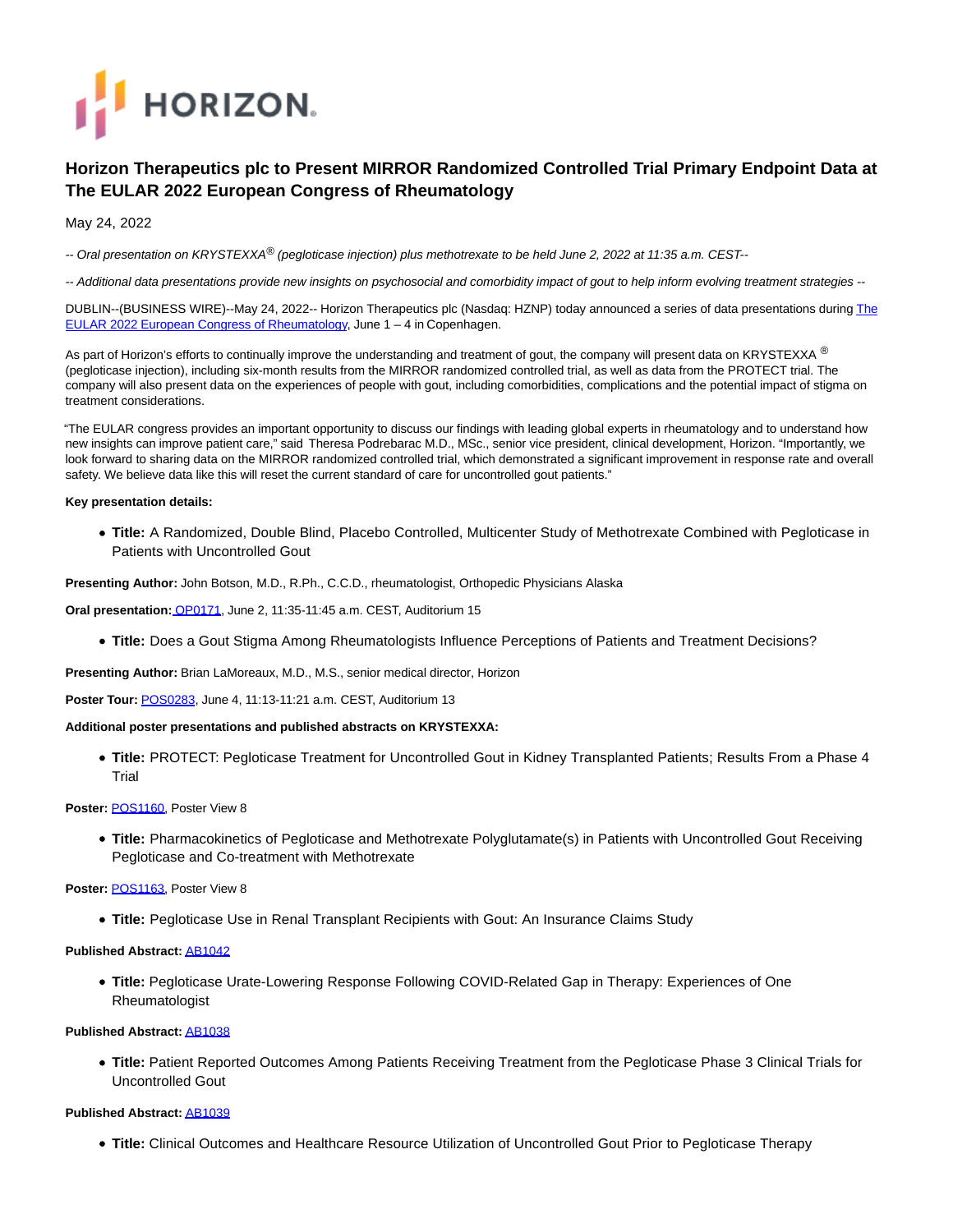#### **Published Abstract:** [AB1051](https://cts.businesswire.com/ct/CT?id=smartlink&url=https%3A%2F%2Fscientific.sparx-ip.net%2Farchiveeular%2F%3Fsearchfor%3DAB1051%26view%3D1%26c%3Da%26item%3D2022AB1051&esheet=52728643&newsitemid=20220524005323&lan=en-US&anchor=AB1051&index=9&md5=637004169abc512530245d7c16407cfc)

**Title:** Estimated Glomerular Filtration Rate Changes in Uncontrolled Gout Patients Co-Treated with Pegloticase and Methotrexate: A Retrospective Case Series

## **Published Abstract:** [AB1048](https://cts.businesswire.com/ct/CT?id=smartlink&url=https%3A%2F%2Fscientific.sparx-ip.net%2Farchiveeular%2F%3Fc%3Da%26searchfor%3DAB1048%26view%3D1%26item%3D2022AB1048&esheet=52728643&newsitemid=20220524005323&lan=en-US&anchor=AB1048&index=10&md5=3be4e72012fb66b5733a02a62390d04b)

**Title:** Real-World Reporting of Gout Flares in Uncontrolled Gout Patients Co-Treated with Pegloticase and Methotrexate

#### **Published Abstract:** [AB1041](https://cts.businesswire.com/ct/CT?id=smartlink&url=https%3A%2F%2Fscientific.sparx-ip.net%2Farchiveeular%2F%3Fsearchfor%3DAB1041%26view%3D1%26c%3Da%26item%3D2022AB1041&esheet=52728643&newsitemid=20220524005323&lan=en-US&anchor=AB1041&index=11&md5=3c0fe30e1747409ef17942dba0506e35)

Please see Important Safety Information for KRYSTEXXA below.

## **Additional gout-related posters and published abstracts:**

**Title:** Characteristics of Patients with Coincident Gout and Advanced Chronic Kidney Disease

## **Published Abstract:** [AB1050](https://cts.businesswire.com/ct/CT?id=smartlink&url=https%3A%2F%2Fscientific.sparx-ip.net%2Farchiveeular%2F%3Fsearchfor%3DAB1050%26view%3D1%26c%3Da%26item%3D2022AB1050&esheet=52728643&newsitemid=20220524005323&lan=en-US&anchor=AB1050&index=12&md5=2bd5f88fa8f2723e4f3aa7ad3628a030)

**Title:** Characterization of Gout in US Patients Undergoing Hemodialysis (HD) and Peritoneal Dialysis (PD)

## **Poster:** [POS1158,](https://cts.businesswire.com/ct/CT?id=smartlink&url=https%3A%2F%2Fscientific.sparx-ip.net%2Farchiveeular%2F%3Fc%3Da%26searchfor%3DPOS1158%26view%3D1%26item%3D2022POS1158&esheet=52728643&newsitemid=20220524005323&lan=en-US&anchor=POS1158&index=13&md5=9a041536f97d717516a4b77f4284724f) Poster View 8

**Title:** Gout and Serious Kidney Disease in the US: A National Perspective

## Poster: POS<sub>1166</sub>, Poster View 8

**Title:** Prevalence and Impact of Dermatologic Conditions in Patients with Gout

# Poster: POS<sub>1162</sub>, Poster View 8

**Title:** Comparison of Patients with Early-Onset Gout and Common Gout: A Claims-Based Analysis

## Poster: POS<sub>1164</sub>, Poster View 8

## **Sclerosis-related posters:**

**Title:** Comorbidity and Complications Prior to Systemic Sclerosis Diagnosis: A Retrospective Cohort Analysis

Poster: [POS0867,](https://cts.businesswire.com/ct/CT?id=smartlink&url=https%3A%2F%2Fscientific.sparx-ip.net%2Farchiveeular%2F%3Fsearchfor%3DPOS0867%26c%3Da%26view%3D1%26item%3D2022POS0867&esheet=52728643&newsitemid=20220524005323&lan=en-US&anchor=POS0867&index=17&md5=873505f9636e72ff18451c6621284da1) Poster View 5

#### **About KRYSTEXXA**

## **INDICATION AND USAGE**

 $KRYSTEXXA^@$  (pegloticase injection) is a PEGylated uric acid specific enzyme indicated for the treatment of chronic gout in adult patients refractory to conventional therapy.

Gout refractory to conventional therapy occurs in patients who have failed to normalize serum uric acid and whose signs and symptoms are inadequately controlled with xanthine oxidase inhibitors at the maximum medically appropriate dose or for whom these drugs are contraindicated.

**Important Limitations of Use: KRYSTEXXA is not recommended for the treatment of asymptomatic hyperuricemia.**

## **IMPORTANT SAFETY INFORMATION**

#### **WARNING: ANAPHYLAXIS AND INFUSION REACTIONS**

**Anaphylaxis and infusion reactions have been reported to occur during and after administration of KRYSTEXXA. Anaphylaxis may occur with any infusion, including a first infusion and generally manifests within 2 hours of the infusion. However, delayed-type hypersensitivity reactions have also been reported. KRYSTEXXA should be administered in healthcare settings and by healthcare providers prepared to manage anaphylaxis and infusion reactions. Patients should be premedicated with antihistamines and corticosteroids. Patients should be closely monitored for an appropriate period of time for anaphylaxis after administration of KRYSTEXXA. Serum uric acid levels should be monitored prior to infusions, and healthcare providers should consider discontinuing treatment if levels increase to above 6 mg/dL, particularly when 2 consecutive levels above 6 mg/dL are observed.**

The risk of anaphylaxis and infusion reactions is higher in patients who have lost therapeutic response.

Concomitant use of KRYSTEXXA and oral urate-lowering agents may blunt the rise of sUA levels. Patients should discontinue oral urate-lowering agents and not institute therapy with oral urate-lowering agents while taking KRYSTEXXA.

In the event of anaphylaxis or infusion reaction, the infusion should be slowed, or stopped and restarted at a slower rate.

Patients should be informed of the symptoms and signs of anaphylaxis and instructed to seek immediate medical care should anaphylaxis occur after discharge from the healthcare setting.